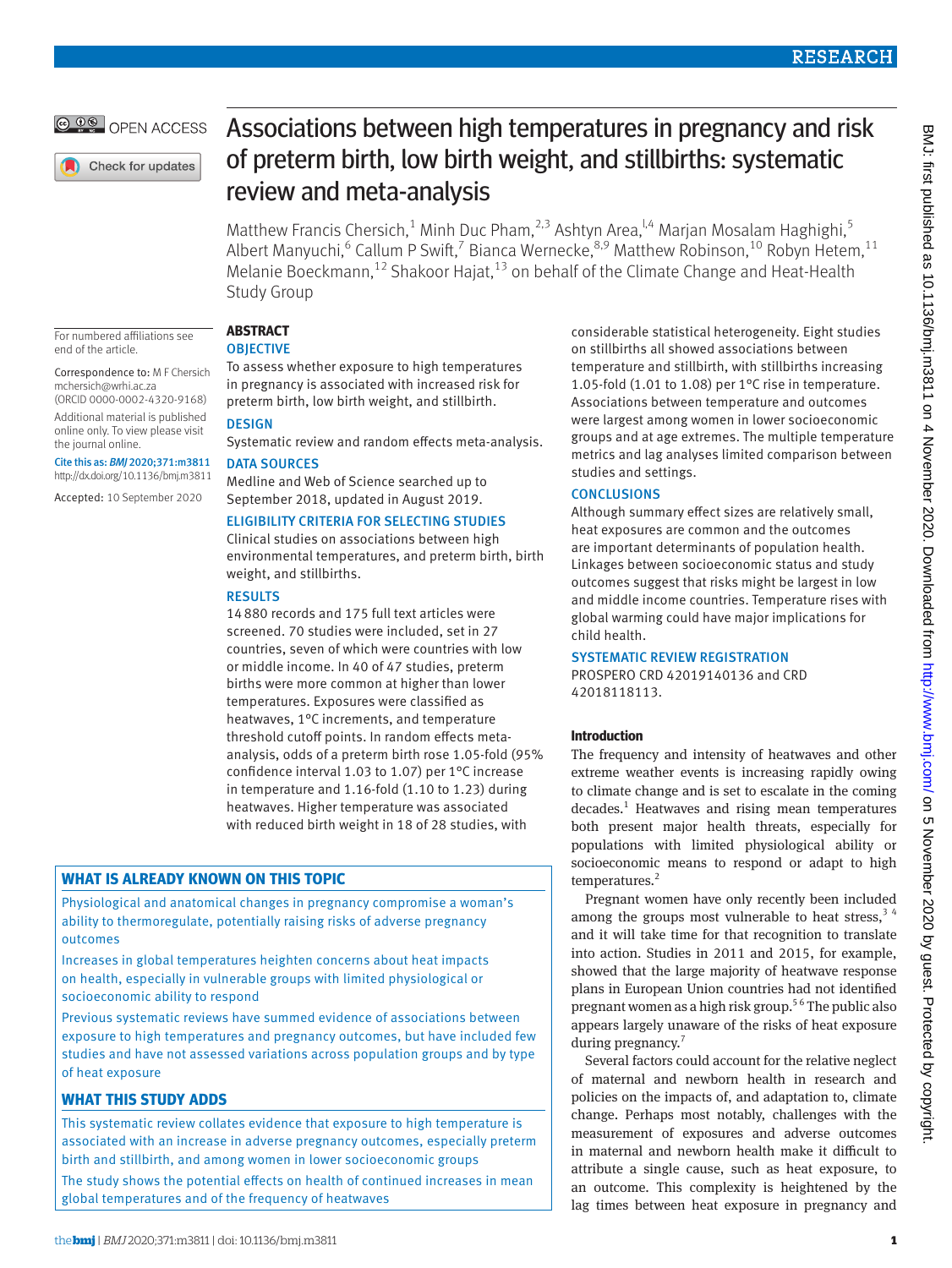adverse outcomes, which can be several months with congenital anomalies, for example, as these anomalies might become apparent only at birth. Additionally, lag times can even be decades, with outcomes that manifest in adulthood.<sup>8-10</sup> Much of the research on climate change and health in low and middle income countries has centred on infectious diseases such as malaria, and in high income countries, the focus has been on heat related mortality among groups such as elderly people or those with chronic conditions.

Pregnancy raises the vulnerability of women to environmental hazards, including exogenous heat. The physiological and anatomical changes that occur during pregnancy pose particular challenges to thermoregulation. $11$  Internal heat production rises with fetal and placental metabolism, and with increased body mass and the resulting physical strain.<sup>12</sup> Equally, pregnancy could bring social vulnerabilities to the fore, especially in low and middle income countries, where women often continue to perform household chores during pregnancy (eg, fetching wood and water, and subsistence farming). Exposure to high temperatures in agricultural and other outdoor work, could occur before the pregnancy is recognised,  $13^{14}$  and, even late in pregnancy, poorer women might work beyond their heat tolerance limits to avoid losing pay.<sup>15</sup>

Systematically documenting the association of heat exposure with maternal and newborn health is important for quantifying the overall burden of climate related conditions, especially as adverse birth outcomes, such as prematurity, contribute many person years lost to these estimates.<sup>16</sup> Measuring disease burden, in turn, is key to increasing the resources allocated to adaptation services for pregnant women, for tracking progress over time, and for supporting arguments for mitigation of climate change. Moreover, in order to design interventions to avoid the effect of heat on health, we need a clearer understanding of the different pathways from exposure to outcomes, and how these vary across settings and between population groups. Previous systematic reviews have summed the evidence for associations between exposure to high temperatures and maternal and newborn health outcomes.<sup>17-22</sup> We update those reviews, with a focus on temperature connections with preterm birth, birth weight, and stillbirth. In particular, we examine the extent to which varying heat exposures (including heatwaves, increments per 1°C, and temperature threshold effects) affect these outcomes.

#### **Methods**

The review forms part of a larger systematic mapping survey of the impacts of high temperatures and adaptation interventions on health. $^{23}$  In the mapping review, we identified heat exposure studies, defined as articles that assessed the effect on health of exposure to high temperatures, but did not include an intervention. We also identified heat adaptation studies, which assessed the outcomes of interventions aiming to counter the impacts of heat exposure.

In brief, in September 2018 we searched Medline (PubMed), Science Citation Index Expanded, Social Sciences Citation Index, and Arts and Humanities Citation Index (supplementary file  $1$ ).<sup>23</sup> The search identified studies on exposure to high temperatures and not those that examined the impacts of low temperatures. Screening of titles and abstracts was done independently in duplicate, with any differences reconciled by a third reviewer or the principal investigator (MFC).

All studies that were classified as heat exposure studies or heat adaptation studies were then screened to identify papers that reported the association between heat in pregnancy and the review outcomes (preterm birth, birth weight, and stillbirth). An additional search using simplified search terms was done on Medline (PubMed) in September 2019 to locate articles published since the date of the initial search (supplementary file  $1$ ).<sup>24</sup> Reference lists of included articles were also screened.

We included studies only on humans, published in Chinese, English, German, or Italian, and studies on heat related to weather and not heat sources such as saunas and hot baths. No date restrictions were applied. All study designs were eligible except systematic reviews, and studies that modelled the potential or hypothetical associations between heat exposure and the review outcomes. EPPI-Reviewer version 4 software<sup>25</sup> provided a platform for management of articles, screening of titles, abstracts, and full text articles, and for data extraction. No contact was made with authors to obtain additional information.

Preterm birth was defined as a live birth before 37 completed weeks of gestation, $26$  but we also included studies reporting on the duration of gestation as a continuous variable. We incorporated studies that reported either birth weight in live births as a binary variable, low birth weight (weight <2500 g),<sup>26</sup> or as a continuous variable. Studies that assessed temperature associations with death of a fetus after more than 20 weeks' gestation were included in the stillbirth analyses.<sup>26</sup>

#### Data extraction

Eligible articles were extracted independently in duplicate and all reconciled by the principal investigator. Data were extracted on the following study characteristics: study location, dates when outcomes were measured, study design, and the way in which the temperature metrics had been used (supplementary tables 1a-c). Data extracted on outcomes included assessments of different lag periods and results in population subgroups (supplementary tables 2a-c). We did not extract data on the impacts of humidity, air pollution, or low temperatures (except in assessments of the shape of associations). Finally, single reviewers completed the critical appraisal checklist for analytical cross sectional studies developed by the Joanna Briggs Institute to assess the risk of bias (supplementary table 1d).<sup>27</sup> Studies that were scored "yes" on six or fewer of the eight itemswere considered at high risk of bias.<sup>28</sup>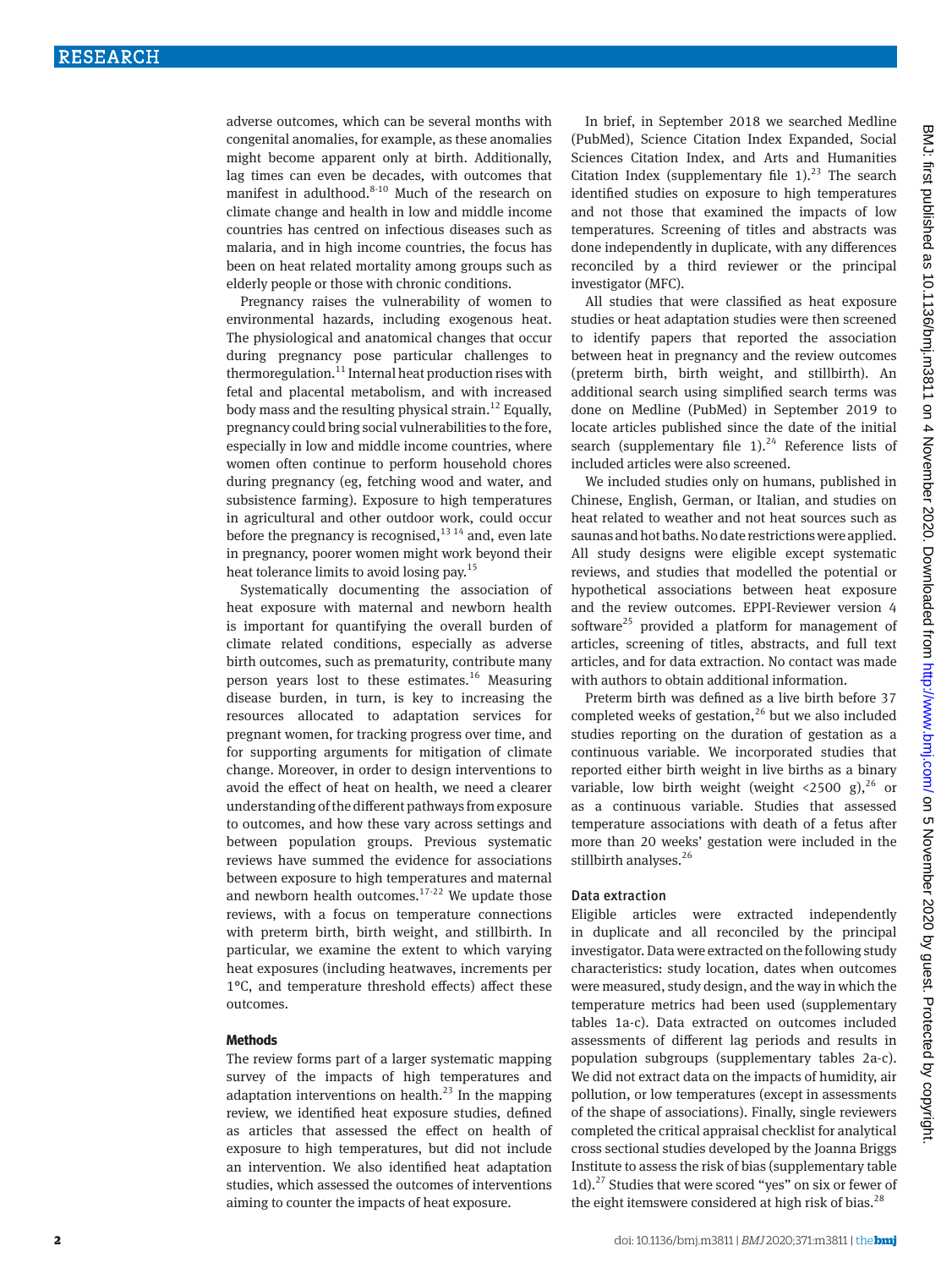#### Data synthesis

We describe patterns in study characteristics over time and between study settings. We paid specific attention to analysing studies in low and middle income countries, and outcomes in population subgroups. We attempted to identify particular critical gestational periods or windows when exposure to heat might have had the largest impacts.

We classified temperature metrics into four groups. Firstly, heatwaves defined as two or more days with temperatures above a predefined threshold. Where multiple significant outcomes were reported, we used the effect size of a two day heatwave, with temperatures at or above the 90th centile. Secondly, changes in frequency of the outcome per 1°C rise in temperature, where we used effect estimates of lags on individual days (or date of birth) or of periods up to four weeks. The last two groups consisted of temperatures dichotomised as above and below a threshold level to assess the impacts of temperature on the whole of pregnancy or a full trimester (the third group); or in shorter periods, such as individual days or up to four weeks (fourth group).

In the third and fourth groups of temperature metrics, owing to considerable diversity in the way in which time and lag variables were used, we report the average combined effect (odds ratio) of the occurrence of the outcome at high versus low temperatures and are unable to provide specific temperature cutoff points for these. The high threshold level signals temperatures above the 75th, 90th, and 99th centile, for example, depending on individual studies. Fourteen studies did not report outcomes in any of these four categories and were not included in forest plots or summary measures.<sup>29-43</sup>

In studies that reported several significant outcomes, we selected the measure with the highest effect size. Given that the lag or temperature threshold at which impacts are largest is unknown and will probably vary between populations, the highest estimate might be the true highest level, rather than the result of multiple testing. As studies had assessed outcomes in a range of ways, we used the available statistics to convert effect measures to a common measure, allowing us to calculate an average combined effect, where possible. We attempted to explain statistical heterogeneity, including using meta-regression, to identify effect modification. We used random effects meta-analysis to describe the average exposure effect of temperature, with the summary statistic presented as an odds ratio.<sup>44</sup> The decision on whether meta-analysis was appropriate was based on statistical heterogeneity as measured by the  $I^2$  statistic, and the direction and magnitude of the effect sizes. In instances where there were major outlier studies, we present the meta-analysis measures with and without the outlier studies and propose possible explanations for variations between studies. If meta-analysis was deemed inappropriate, we summarise the effect estimates, providing information on the magnitude and range of effects (median and interquartile range). $^{28}$  Data syntheses do not assume that associations between absolute temperature levels

and the outcomes are the same for different areas, but rather that the setting specific relative changes in temperature are sufficiently similar to combine into a synthesis measure (eg, comparing the preterm birth rate when the temperature is above and below the 90th centile in different settings). Low quality studies were included in the summary measures as their exclusion had little or no impact on the findings.

For analyses of differential impacts by socioeconomic status, we classified women with low education levels as having a low socioeconomic status if income data were missing. We aimed to assess changes in heat sensitivity over time, by comparing outcomes of studies conducted in the same area over time, or in studies that had stratified their findings by time period. The climate in each study site was classified into Köppen-Geiger climate zones, and studies ordered by latitude in the forest plot figures.<sup>45</sup>

#### Patient and public involvement

Patients were not involved in the development of the research question or its outcome measures, conduct of the research, or preparation of the manuscript owing to funding constraints and as the research involved review of published data.

#### **Results**

The search in the mapping review identified 14880 non-duplicate articles (PRISMA flowchart, fig 1). None of the 919 studies coded as heat intervention studies included data on pregnant women and were all excluded. Overall, 2273 articles were classified as heat exposure studies, and 175 of these selected for full text screening (7.7%). In total, 70 studies were eligible for this review (13 presented data on more than one review outcome). Most studies covered impacts of heat exposure on preterm birth (n=47), 28 presented data on birth weight, and eight on stillbirth (supplementary table 1a-c). Most studies were time series analyses using population registries or birth records from facilities (n=58), 10 used case crossover methods, and two employed a case-control design.

The number of studies per year increased markedly over time, from only two studies before the year 2000, to 22 from 2000 to 2015, and to 46 thereafter (66% of the 70 eligible studies). The studies covered 24 countries, seven of which were low and middle income countries, consisting of none in lower income countries, one in lower middle income countries, and six in upper middle income countries). Most studies were set in North America (20), the European Union (17), or Australia and New Zealand (n=7). Two studies were done in sub-Saharan Africa. Six articles reported studies in China, all published since 2016. Articles were published a median of six years after the birth of the infants, and only three studies reported data on births that had occurred since 2015 (4%).

Temperature and lag windows were classified in a number of ways. In total, 33 (70%) of 47 papers on preterm birth were classified as high quality, as were 14 (50%) of 28 studies on birth weight, and seven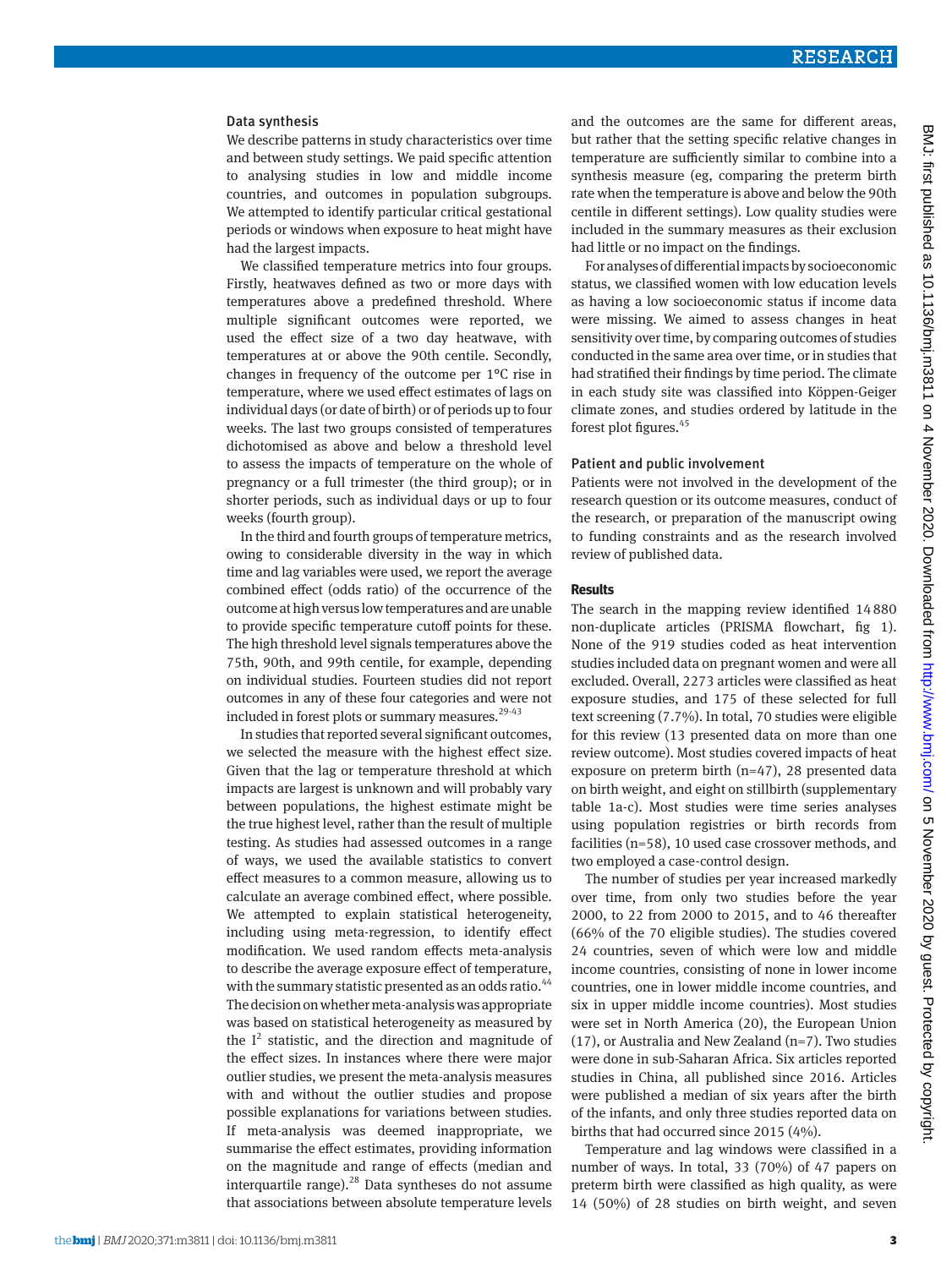

Fig 1 | PRISMA flow diagram

(87.5%) of eight on stillbirths (supplementary table 1d). Weaknesses in research quality pertained mostly to the lack of a detailed description of the study population and setting (23 (33%) of 70 studies) and use of inappropriate analytical methods (18 (26%) of 70 studies). In most cases the study inclusion criteria and outcomes were well defined (65 (93%) and 66 (94%) of 70 studies, respectively).

#### Preterm births analysis

The median preterm birth rate of the included studies was 5.6% (interquartile range 5.0-7.9; range 2.6-15.5; supplementary table 2a). Of the 47 studies on preterm births, 40 documented an association between high temperatures and preterm birth. In meta-analysis of six studies, the odds of a preterm birth during a heatwave were 1.16-fold higher than on non-heatwave days (95% confidence interval 1.10 to 1.23;  $I^2 = 44.7\%$ ; table 1, fig 2). Although there was considerable heterogeneity in estimates of the odds of preterm birth for each 1°C increase in temperature  $(I^2=87.7\%)$ , all estimates showed significant effects in the same direction. Metaanalysis of this outcome showed an average odds of a preterm birth increased by 1.05 for each 1°C increase in temperature (95% confidence interval 1.03 to 1.07; fig 3). The summary measure of associations between

exposure to high temperatures over a trimester or all of pregnancy was odds ratio 1.14 (95% confidence interval 1.11 to 1.16;  $I^2 = 88.2\%$ ; supplementary fig 1). An analysis that excluded a study in Shenzhen, China that reported a protective effect of high temperatures, <sup>46</sup> reduced the heterogeneity, but the overall estimate was similar. The authors of that study ascribed their findings to the high use of air conditioning in the study area, which had reduced exposure to high temperatures. The median odds ratio for preterm birth after exposure to high temperatures over short periods (<4 weeks) was 1.07 (interquartile range 1.05-1.16; supplementary fig 2). This value was slightly larger than the estimate in a meta-analysis involving 19 studies that excluded the Shenzhen study, and another in London where women had been exposed only to mild temperatures (odds ratio 1.0; 95% confidence interval 0.99 to 1.0; fig 4).  $4647$  The odds ratio in the meta-analysis involving all 21 studies was 1.01, but the finding here was dominated by the London study, which accounted for 59.9% of the weighting of the overall estimate.

Most studies reported dose-response associations, where rates of preterm birth rose progressively with increasing levels of temperature or with longer durations of heat exposure (supplementary table 2a). Positive associations were detected in all lag windows,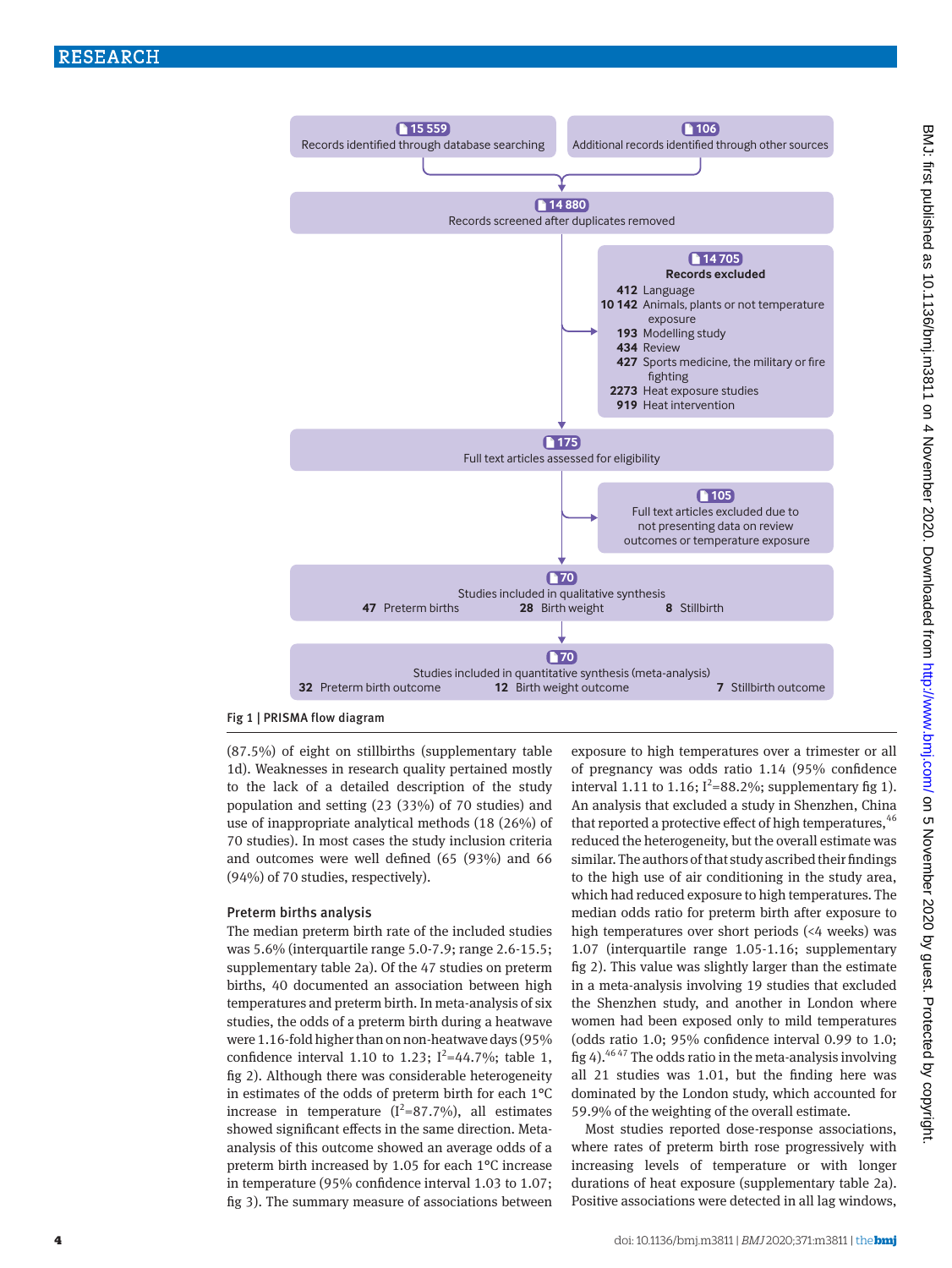| Table 1   Meta-analysis results by outcome and temperature metric                                               |                  |                                 |                                     |                                                                            |           |
|-----------------------------------------------------------------------------------------------------------------|------------------|---------------------------------|-------------------------------------|----------------------------------------------------------------------------|-----------|
|                                                                                                                 | No of<br>studies | Synthesis method                | No of studies in<br>summary measure | Average effect size<br>(OR (95% CI))                                       | $I^2$ (%) |
| Preterm birth:                                                                                                  |                  |                                 |                                     |                                                                            |           |
| Odds of preterm birth during heatwaves                                                                          | 6                | Meta-analysis                   | 6                                   | $1.16$ (1.10 to 1.23)                                                      | 44.7      |
| Odds of preterm birth per 1°C temperature increase                                                              | 6                | Meta-analysis                   | 6                                   | $1.05(1.03 \text{ to } 1.07);$<br>5% increase per 1°C rise (3% to<br>$7\%$ | 87.7      |
| Odds of preterm birth during high versus low temperatures<br>(exposure over a trimester or all of pregnancy)    | 9                | Meta-analysis                   | 9                                   | $1.14(1.11 \text{ to } 1.16)$                                              | 88.2      |
|                                                                                                                 |                  |                                 | $8*$                                | $1.15(1.13 \text{ to } 1.18)$                                              | 65.2      |
| Odds of preterm birth during high versus low temperatures with<br>exposure period <4 weeks                      | 21               | Meta-analysis                   | 21                                  | 1.01(1.01 to 1.02)                                                         | 89.8      |
|                                                                                                                 |                  |                                 | 19†                                 | $1.05(1.04 \text{ to } 1.05)$                                              | 83.6      |
|                                                                                                                 | 21               | Summary of effect<br>estimates  | 21                                  | Median OR=1.07<br>(IQR 1.05-1.16; range 0.99-1.94)                         |           |
| Birth weight:                                                                                                   |                  |                                 |                                     |                                                                            |           |
| Odds of low birth weight during high versus low temperatures<br>(exposure over a trimester or all of pregnancy) | 9                | Summary of effect<br>estimates  | 8 <sup>‡</sup>                      | Median OR 1.09<br>(IQR 1.04-1.47; range 1.01-2.49)                         |           |
| Changes in birth weight at high versus low temperatures                                                         | 6                | Summary of effect<br>estimates  | $4\bar{S}$                          | Median difference $-25.5$ g<br>$(range - 39.4 to -15.0)$                   |           |
| Stillbirth:                                                                                                     |                  |                                 |                                     |                                                                            |           |
| Odds of stillbirth during heatwaves                                                                             |                  | $\hspace{0.1mm}-\hspace{0.1mm}$ |                                     | 1.46 (1.09 to 1.96)                                                        |           |
| Odds of stillbirth per 1°C temperature increase                                                                 | 3                | Meta-analysis                   | 3                                   | 1.05 (1.01 to 1.08)                                                        | 81.3      |
| Odds of stillbirth during high versus low temperatures<br>(exposure over a trimester or all of pregnancy)       | $\mathcal{P}$    | Meta-analysis                   | $\overline{2}$                      | 3.39 (2.33 to 4.96)                                                        | 27.8      |
| Odds of stillbirth during high versus low temperatures with exposure<br>period <1 week                          | 4                | Meta-analysis                   | 4                                   | 1.24 (1.12 to 1.36)                                                        | 53.1      |

IQR=interquartile range; OR=odds ratio.

 $*$ Excludes Liang (2016).<sup>4</sup>

†Excludes Lee (2008)<sup>47</sup> and Liang (2016).<sup>46</sup><br>‡MacVicar (2017)<sup>48</sup> reported a non-significant association, but effect estimates not provided.

§Madsen (2010)<sup>49</sup> and Bruckner (2014)<sup>50</sup> reported non-significant associations, but effect estimates not provided

including five with heat exposure in the month of conception,<sup>51-55</sup> or preconception<sup>53</sup> (supplementary fig 7a). In low and middle income countries, five studies documented heat associations with preterm birth in the first and second trimester, while only three detected these effects in the last week of pregnancy. Conversely, in the European Union and Central Asia region only one study documented heat vulnerability in the first trimester, and eight did so in the last week of pregnancy, mostly at lag zero to three days before childbirth. Similarly, in North America only two studies noted associations in the first or second trimester, whereas six did so in the final week of pregnancy.

Six studies reported null findings, three of which were of low quality.<sup>35 42 56</sup> One study set in Brisbane, Australia found no association between heat exposure and gestation length, $57$  but, in a separate analysis, did detect an association when the outcome was dichotomised as preterm birth.<sup>55</sup> Another study in Canada did not detect an association between temperature and preterm birth, but reported that during heatwaves, early term births at 37-39 weeks were considerably more common than births above 40 weeks.58 As mentioned above, a study in London, United Kingdom, where maximum daily temperatures were below 25°C on almost all days, had null findings.<sup>47</sup> One study in Shenzhen, China reported an apparent protective effect of heat exposure, which could be due to high air conditioning use in the study area, as noted above.46 Similarly, a study in northern California noted the effect sizes were lowest in the areas that had the highest use of air conditioning.<sup>59</sup>

Few studies reported the shape of association, though, of note, five studies, all in humid subtropical



Note: Weights are from random effects analysis

Fig 2 | Odds of preterm birth during heatwaves. Study details are given in supplementary table 2a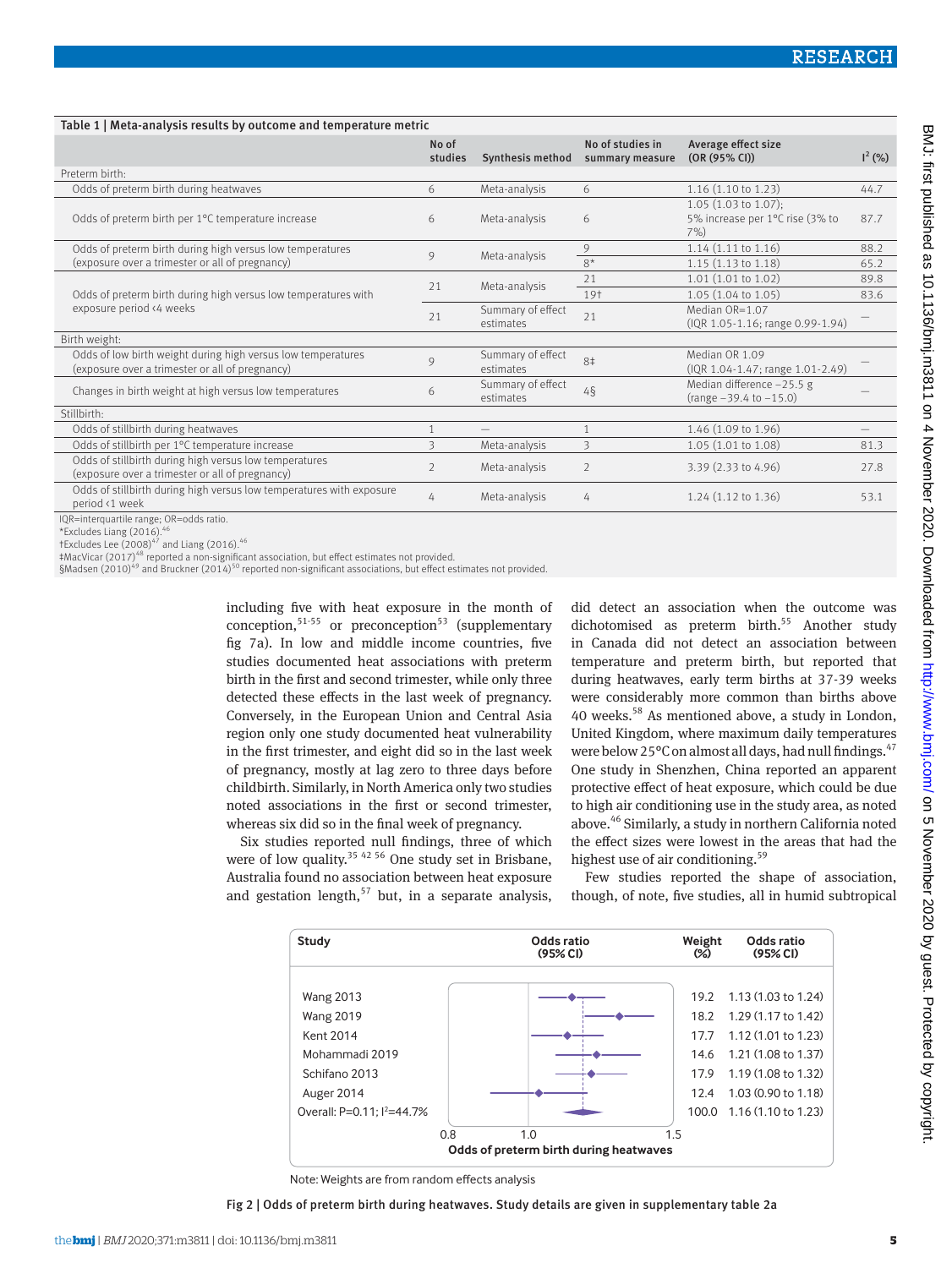

Note: Weights are from random effects analysis

Fig 3 | Odds of preterm birth per degree increase in temperature. Study details are given in supplementary table 2a



Fig 4 | Odds of preterm birth at high versus low temperature (periods less than or equal to four weeks). Study details are given in supplementary table 2a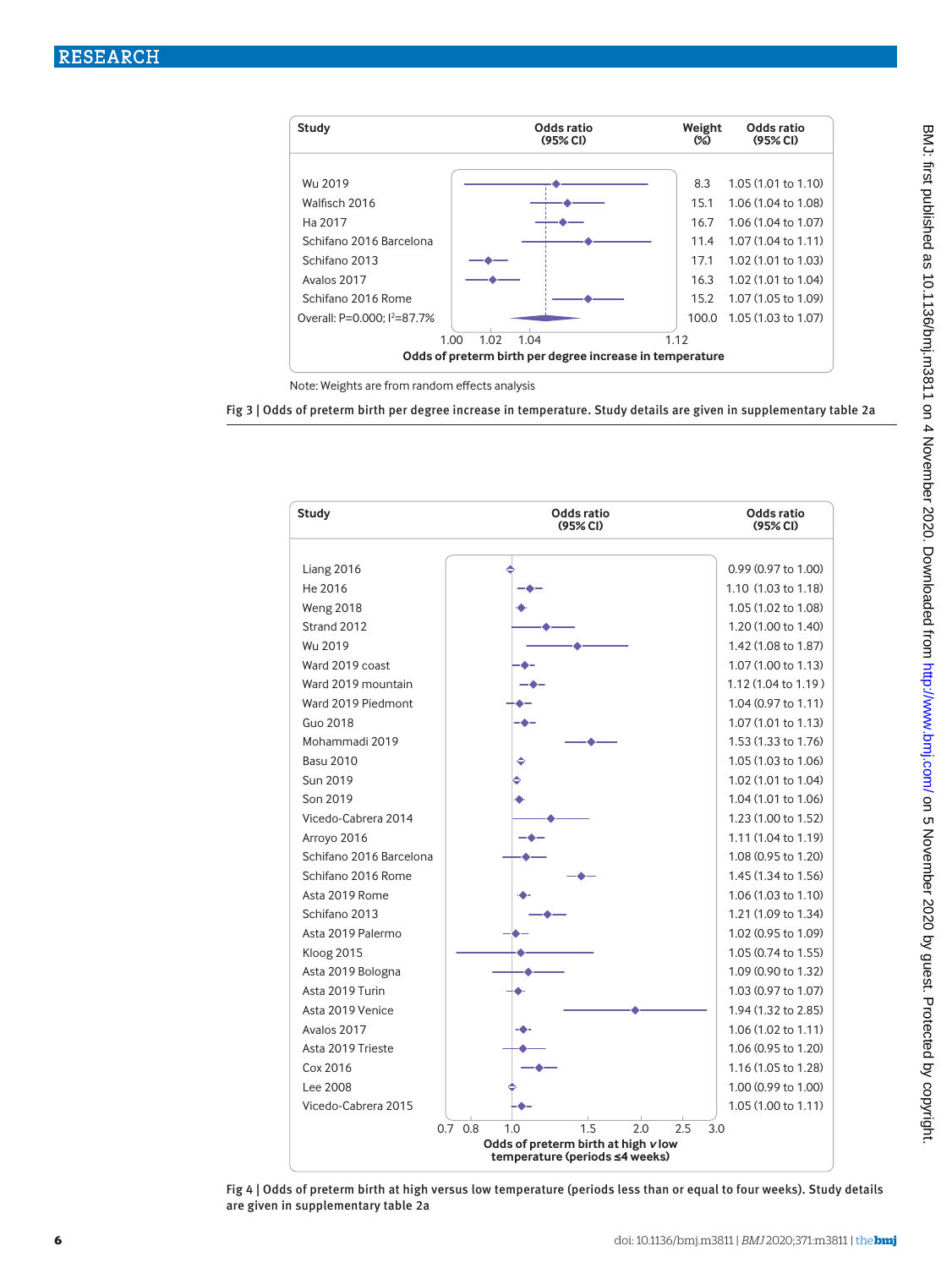

Fig 5 | Analysis of associations between temperature and outcome by age of women during pregnancy. Purple shading indicates period of highest risk in studies that analysed with multiple age categories. Orange shading indicates studies with age as a binary variable, limiting the assessment of risk period. Data on whether differences between subgroups were significant were not provided for most comparisons. Only studies that showed a significant association between temperature and the outcome are included. \* Only in Rome, one of six sites in the study. Study details are given in supplementary tables 2a, 2b, and 2c

areas, detected U shaped associations, with the base covering a range from 18 to  $25^{\circ}C^{60.64}$  (supplementary table 2a). Three studies found that the size of diurnal fluctuations in temperature or the level of temperature during the night were more predictive of preterm births than levels during the day,  $37/65/66$  and another study found stronger associations in areas that had high night time temperatures.<sup>67</sup>

A study in Israel disaggregated findings by induced and spontaneous preterm births, and noted associations only with spontaneous births (induced



Fig 6 | Analysis of associations between temperature and outcome by race of mother. Purple shading indicates subgroups with the highest effect estimates. Orange shading indicates those at lowest risk. Study details are given in supplementary tables 2a, 2b, and 2c

births incidence rate ratio 0.99, 95% confidence interval 0.97 to 1.0). $^{68}$  In the 11 studies on preterm birth that stratified findings by age group, the highest risks were noted in women under 25 (seven studies)<sup>64 69-74</sup> or over 35 (two studies; fig 5).<sup>75 76</sup> In two studies that did not fit this pattern, age had been dichotomised, making it difficult to determine specific risk bands.<sup>65 66</sup> Associations between exposure to heat and preterm birth were strongest in low socioeconomic groups in all six studies that reported this composite variable (supplementary fig 8a).<sup>35 56 70-72 74</sup> In one example, a study in South Korea, women with both low education levels and low socioeconomic status had a 1.1-fold increased hazard ratio of preterm birth for each quartile increase in temperature, considerably higher than that in other women in the study.<sup>73</sup> In four studies in the USA, black or Hispanic women had two or more fold higher effect sizes than white women (fig 6).35 69 70 77 In one study where risks of preterm birth associated with heat were higher in whites than in other races, the differences in effect sizes were negligible.<sup>74</sup> Associations between heat and preterm birth were highest in indigenous women in a study in the coastal region of Australia, $75$  but in non-indigenous women in the hot central region.<sup>78</sup> Greater impacts of heat on female than male fetuses were noted in six of nine studies (supplementary fig 8b). Three studies found that associations between temperature and preterm birth were higher in women with chronic conditions such as diabetes or depression.<sup>64 6972</sup>

Overall, there was little evidence available on whether relationship between temperature and preterm birth had changed over time. A study in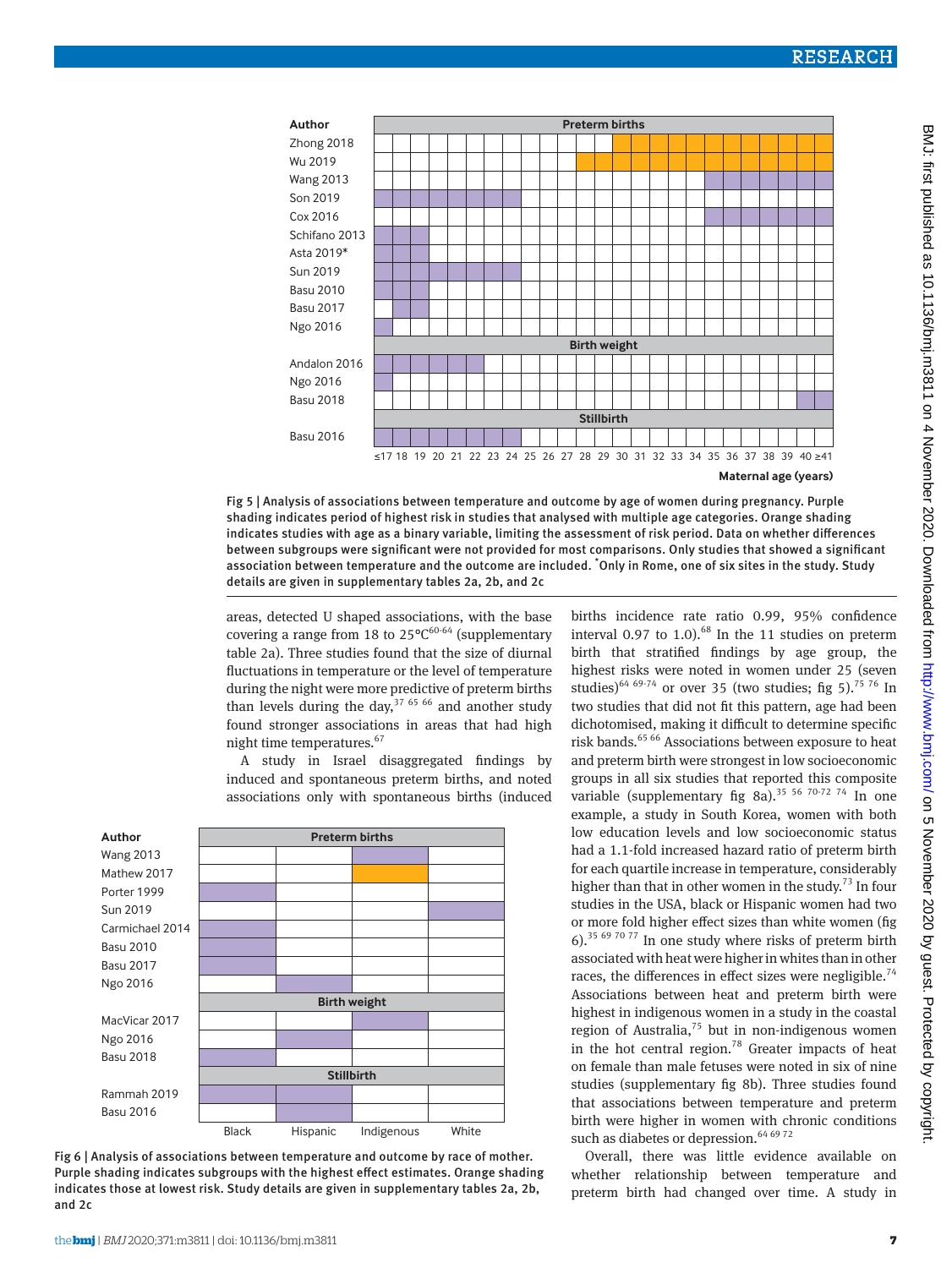Brisbane, Australia, the only one that stratified findings by time period, found that the hazard ratio of preterm birth was lower in 2013 than in 1994 for the same temperature exposure.<sup>61</sup>

#### Birth weight

The median rate of low birth weights in the included studies was 3.0% (interquartile range 1.8-6.4; supplementary table 2b). Of the 16 studies that provided data on the association of temperature with low birth weight, 10 reported that risk increased at higher temperatures, and only one reported the converse (five had null findings). The median of the observed effects of high temperatures on odds of low birth weight was 1.09 (interquartile range 1.04-1.47; table 1; supplementary figs 2 and 3). No meta-analysis was done on any of the outcomes for birth weight given the marked variation in magnitude and direction of effect. We also did not present a summary measure of changes in birth weight for each degree increase in temperature given the high levels of methodological diversity between these studies.

Of the 19 studies reporting birth weight as a continuous variable, 12 noted decreases in birth weight at higher temperatures, including two where the direction of effect varied by trimester (supplementary figure 7b), $^{79}$   $^{80}$  three studies had non-significant findings, and four noted that weight increased at higher temperatures. Generally, the impacts of temperature on weight were small, with most studies reporting changes of under 10 g per change in degree, or under 20 g when comparing high and low temperatures (supplementary table 2b, supplementary fig 4). Changes in birth weight were especially small in studies in low and middle income countries. $4881$  Notably, in the lag measures, high temperatures in the last four weeks of pregnancy appeared to have little impact on birth weight, and were even associated with an increase in birth weight in two studies (supplementary fig 7b). $4880$  Among studies that showed an association between reduced weight and high temperatures, the largest impacts were in women aged less than or equal to 22 or above  $40^{29}$  <sup>71 79</sup>; who were black,<sup>79</sup> indigenous,<sup>48</sup> or Hispanic<sup>71</sup>; and of low socioeconomic status<sup>297179</sup> (fig 5, fig 6, supplementary fig 8a).

#### **Stillbirth**

The median stillbirth rate was 6.2 per 1000 births (interquartile range 4.4-6.4; supplementary table 2c). All eight included studies detected an increase in stillbirths at higher temperatures (table 1). In most cases, associations between temperature and stillbirth were most pronounced in the last week or month of pregnancy (supplementary fig 7c). Stillbirths increased 1.46-fold (95% confidence interval 1.09 to 1.96) in the one study in Brisbane, Australia that reported this outcome.55 In meta-analysis, stillbirths increased by 1.05 (95% confidence interval 1.01 to 1.08) per 1°C rise in temperature, by 1.24-fold (1.12 to 1.36) at lags measured on individual days in the last week of pregnancy,  $62 82$  and by 3.39-fold (2.33 to 4.96) when temperature effects were examined over a trimester or the whole pregnancy period<sup>61 82</sup> (supplementary figs 5 and 6). In subgroup analyses, point estimates of associations between heat and stillbirth were higher in term than in preterm stillbirths, $82$  in black and Hispanic women than white women, $83$  in younger women, $^{84}$  male fetuses, and had reduced over time<sup>61</sup> (fig 5, fig 6, and supplementary fig 8b). Only one study provided information on multiple pregnancies, reporting associations similar to those with singleton pregnancies.82 None of the eight studies were done in low and middle income countries.

#### **Discussion**

#### Principal findings

The systematic review findings—in particular, the size and relative consistency of associations and doseresponse patterns, appear to support the hypothesis that heat exposure increases the likelihood of adverse pregnancy outcomes. Association with preterm births and stillbirths in some analyses shows these outcomes rising by about 1.05-fold per 1°C increase in temperature, and the odds of a preterm birth to be 1.16-fold higher during heatwaves.

Associations of heat with preterm birth and stillbirth appear to be stronger and more consistent than those with birth weight. For example, only 18 of 28 studies which assessed birth weight found an association, compared with 40 of 47 preterm birth studies. This is even more remarkable as measurement of gestation is subject to a range of errors, which are probably nondifferential, biasing findings to the null, whereas one might expect data on birth weight to be of higher quality. In other studies the associations of heat exposure with other measures of newborn anthropometry, such as birth length, also appear small, $^{29}$  50  $^{81}$  and no association was noted between temperature and ultrasound measurements of fetal anthropometry in an Australian study. $85$  Taken together, evidence for heat sensitivity on birth weight is limited and most studies reported only minor changes. It is important to note, however, that even apparently minor decrements in birth weight could have a major impact on public health as exposure to high temperatures is common and escalating.

We were unable to discern any clear windows of vulnerability during pregnancy, except that heat exposure in the final weeks of pregnancy appears most important for preterm births and stillbirths. Some evidence suggested that pregnant women in low and middle income countries were vulnerable to heat exposure throughout pregnancy, whereas vulnerability among women in high income countries was largely confined to the last weeks of pregnancy. Any effects on birth weight seem to occur early in pregnancy.

It is also difficult to isolate which dimension(s) of heat mediate the impacts noted. The evidence was strongest and most consistent for heatwaves, although the largest effect sizes were from measures of the cumulative dose of heat over the whole of pregnancy. Three studies reported sizable impacts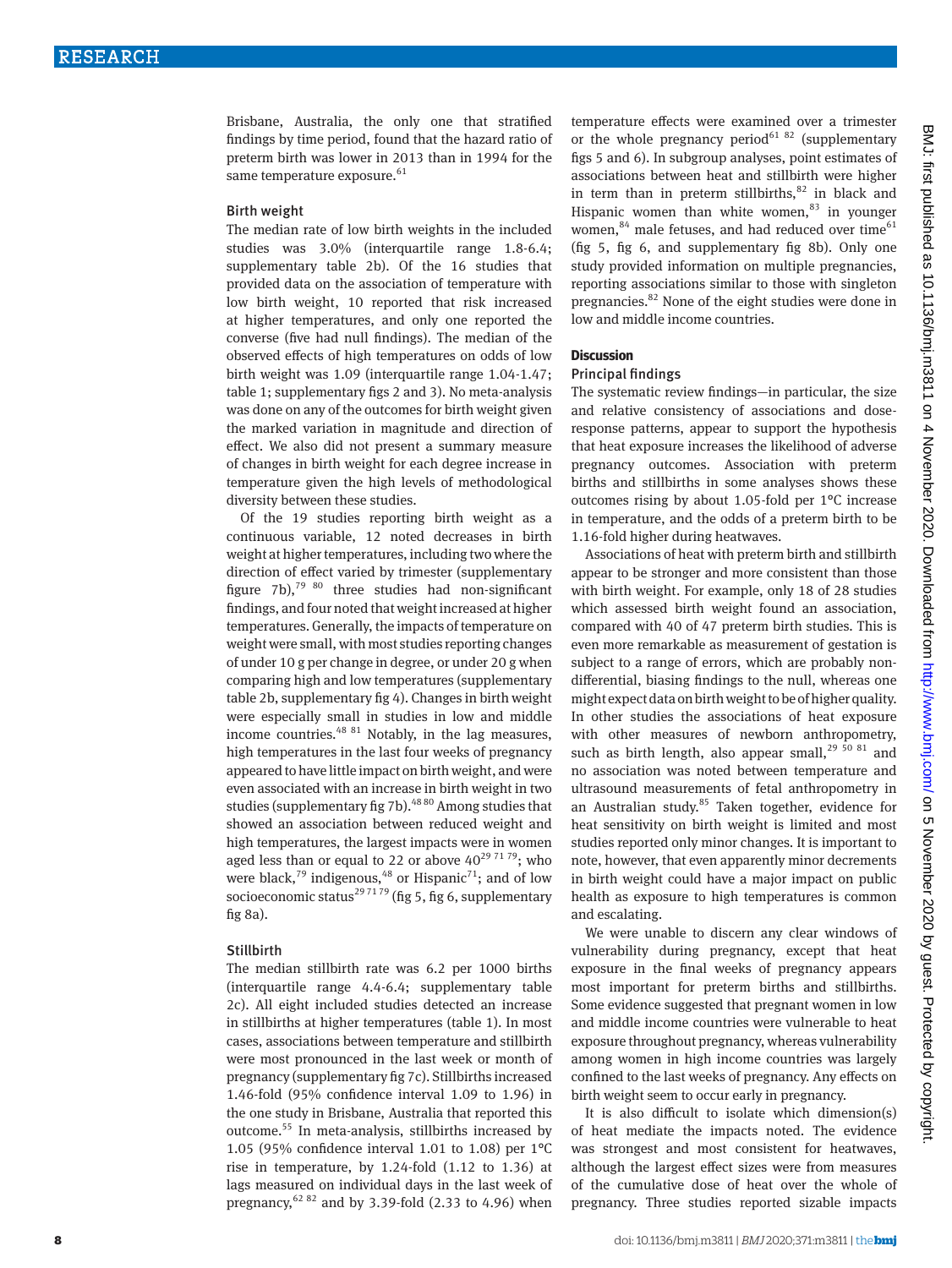of diurnal fluctuations in temperature.<sup>37 65 66</sup> Clearly, the complexity of thermoregulation in pregnancy and the interactions between temperature and other meteorological variables, make it difficult to isolate which aspects of heat are responsible for each adverse pregnancy outcome. A better understanding of these complexities and how they vary by climate zone could inform the design of adaption services. For example, several studies pointed to a threshold temperature of 18-25°C, above which rates of preterm births escalate and interventions might be needed. This cutoff point might also explain why the London study had null findings as the temperature was below 25°C on almost all days in that study.47

The review was not designed to assess associations between low temperature and birth outcomes, though these were documented in several studies, most of which reported U shaped associations between temperature and outcomes.  $46$  51 61 62 64 79 86 87 Links between exposures to cold and other outcomes, such as mortality, are well documented. Little attention is paid to these links when climate change is discussed, even though the changes in climate which are occurring encompass both increases in temperatures and periods of low temperature extremes.<sup>88</sup>

Several health conditions in newborns, other than those assessed here, have been linked to heat exposure, including small for gestational age and congenital anomalies.<sup>17-22 89</sup> Sensitivity to heat might also vary by sex of the fetus. A study in Japan, which noted higher spontaneous abortions among male than female fetuses after a period of heat exposure,  $90$  is consistent with the study in our review. We found that higher temperatures were associated with stillbirths in male fetuses. $84$  The preponderance of female newborns in studies on preterm birth in the review could be explained by this differential sensitivity. Heat exposure is implicated in many conditions in pregnant women, with evidence pointing to heat effects on pre-eclampsia, prolonged labour, and antepartum or postpartum haemorrhage.<sup>32 91 92</sup> During heatwaves, pregnant women might also have higher rates of admission to hospital emergency departments and increased cardiovascular events, such as stroke and myocardial infarction. $93\,94\,$  Some studies have also linked emotional stress and sleep disturbance in pregnancy to hot weather.<sup>95 96</sup> Group B streptococcus colonisation of the vagina and cervix of pregnant women could increase at higher ambient temperatures, $97$  raising risks for newborn sepsis. Lastly, it is important to note that in utero exposure to heat has been linked with a range of childhood and adult conditions, and even long term economic prospects.8-10 98 99 Each of these topics warrants closer study.

Associations between temperature and birth outcomes appear especially pronounced among women in low socioeconomic groups. This suggests that pregnant women in low and middle income countries could be at particular risk from heat exposure. Women in low and middle income countries already have high rates of preterm birth (10.4% of births in Asia are preterm and 12.0% in sub-Saharan Africa), $100$  about twice the rates of the studies in this review. Preterm birth and low birth weight are both key risks for neonatal mortality, which accounts for almost half of all child deaths under five.<sup>101</sup> Heat related risks might be especially high among subgroups of pregnant women in low and middle income countries who have reduced physiological ability to respond to high temperatures, including women with multiple pregnancy, obesity, malaria, HIV infection, or mental health and other chronic conditions.<sup>69 70</sup> Many of the protections that are afforded to these groups in high income countries are unavailable in low and middle income countries. As the world's temperature increases, risks for pregnant women in low and middle income countries become even more concerning as their ability to reduce heat exposure through space cooling, for example, could be severely constrained.

#### Future intervention and methodological implications

The review highlights the need for research to identify and study interventions to reduce problems due to heat among pregnant women (no such studies were located in the mapping review which preceded this review). During pregnancy, a package of home based services could be provided by community health workers whose work already largely centres on pregnant women and children. Many of the WHO recommended interventions for health promotion in pregnant women could be adapted for this purpose.<sup>102</sup> Heat reduction in labour wards in low and middle income countries might include optimising natural ventilation, making fans and cold potable water available, and integrating heat counselling within the services provided by health workers, HIV counsellors, and birth companions. These interventions warrant further investigation. It is important to closely monitor maternal hydration when temperatures are high. In the Paris heatwave of 2003, for example, oligohydramnios, possibly caused by maternal dehydration, was diagnosed in 17.5% of term pregnancies, compared with 4.4% in the same week in the previous year, $103$  consistent with a similar study in the USA.104 Rates of dehydration and heat stress might be high in women who give birth in facilities that have little heat resistance, where temperatures can be as much as  $4^{\circ}$ C higher than outdoors.<sup>105 106</sup> Lastly, cash transfers and other interventions which build resilience could assist pregnant women to access adaptive interventions such as cool, clean water, or reduce their need to earn income in the final weeks of pregnancy.<sup>107</sup>

Several observations on research methodology should be mentioned. Standardising temperature metrics, lag durations, and subpopulation analyses in future studies would enable direct comparison between studies, identification of windows of vulnerability, and more robust estimates of overall size of associations. Standardisation could also reduce selective reporting of significant findings. Few studies examined whether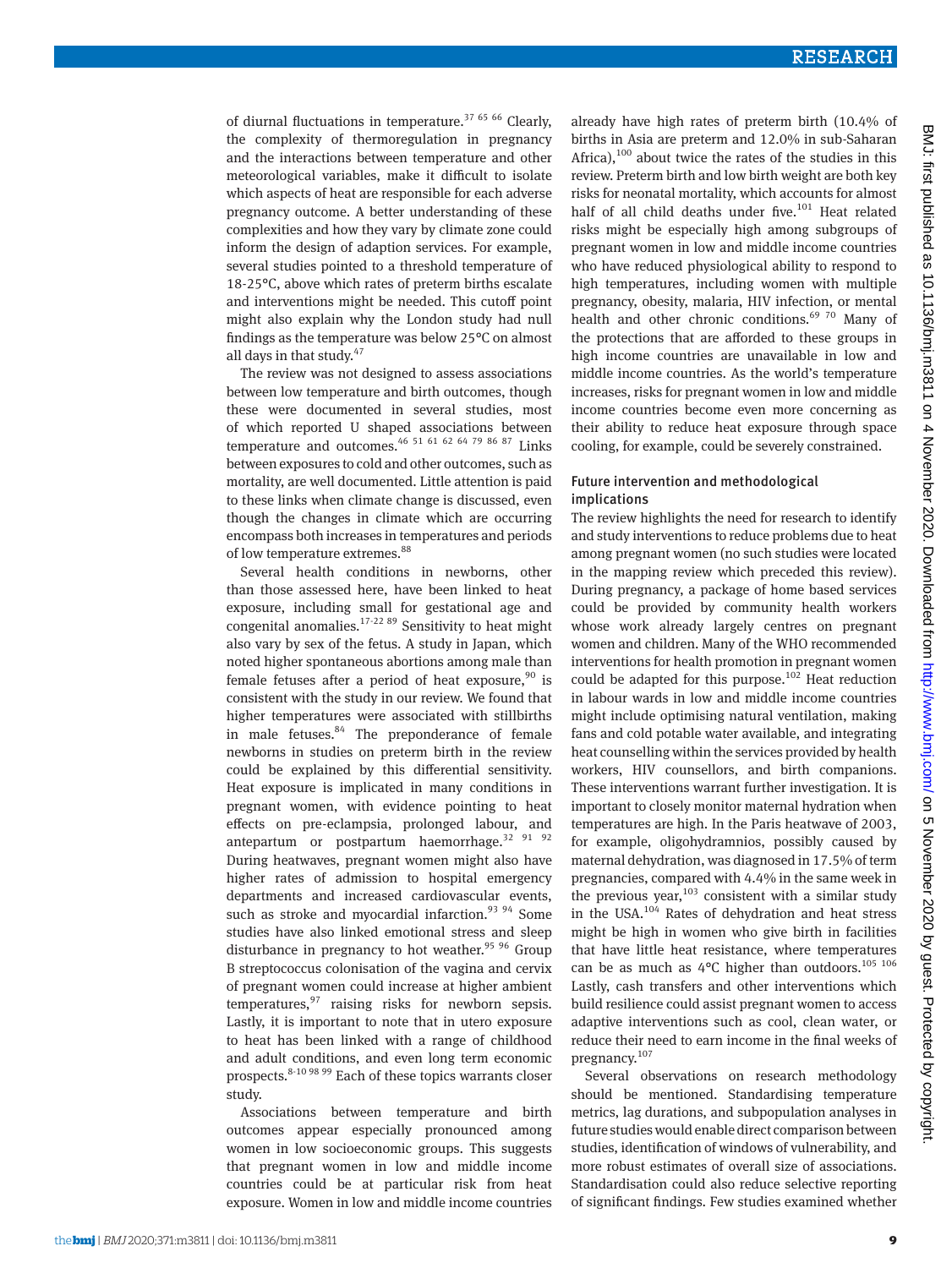temperature effects varied across subpopulations critical evidence that would inform the targeting of specific groups of pregnant women. Many of these limitations could be overcome by an individual participant data meta-analysis that combined raw data from several studies in a single analysis. Additionally, the application of data science methodologies, such as machine learning, could also offer new opportunities to advance knowledge on this topic, and the association of heat exposure with health more generally.

#### Strengths and limitations

The review included more studies than previous reviews and covered three outcomes, allowing comparisons among these outcomes and a more comprehensive assessment of heat sensitivity in pregnancy. The review has several limitations, however. Differences in the ways that temperature and lag measures were used meant that we had to develop decision rules for classifying temperature metrics and other variables. Additionally, about a third of studies were of low quality, limiting analysis. Moreover, publication bias, multiple testing, and selective reporting of positive associations (eg, at different lag times) might have been common, as with all observational research.

More generally, considerable challenges exist in interpreting studies that examine impacts of environmental exposures on birth outcomes, especially spontaneous abortion or stillbirth. For example, severely damaged embryos or major birth defects from an environmental exposure could result in spontaneous abortion, often before pregnancy recognition.108 Heat related early pregnancy loss might be difficult to detect, though studies of assisted reproduction provide one way of doing so. In one such study in Qatar, for example, spontaneous abortions in hotter months were double those in cooler months.<sup>109</sup> Importantly, potential confounding by air pollution could occur, and future reviews need to explicitly examine this problem. Furthermore, adaptation measures such as air conditioning use, and heat action planning might attenuate the strength of associations between heat exposures and adverse outcomes.<sup>6</sup> This possibly explains the inconsistent findings of the study in Shenzhen, China $46$  and the very low point estimates in a study in Seoul, South Korea.<sup>73</sup> Null findings might be interpreted as the absence of an association, rather than as the effectiveness of adaptation measures. Given these complexities, we presented some metaanalyses that excluded those studies which could have been influenced by high levels of adaptation. Major challenges exist in interpreting these findings, however, and future reviews might consider stratifying analyses by use of air conditioning, for example.

#### Conclusions

The studies included could be subject to a range of measurement biases, but this review suggests that exposures to high temperature might be associated with birth outcomes, with evidence most consistent and effect sizes largest for preterm birth and stillbirth.

Overall, the review highlights the need to identify interventions targeting heat related conditions in pregnant women, especially in women at the age extremes and in lower socioeconomic groups, and to determine their effectiveness. Pregnant women merit a place alongside the groups typically considered as at high risk for heat related conditions. Estimates of the global burden of disease from heat effects on newborns could be modelled from the evidence collated in this review. These estimates are key for securing funding for reducing heat exposure for pregnant women, for demonstrating the health risks of climate change more generally, and for supporting efforts to curtail greenhouse gas emissions. Given increases in the frequency and intensity of heatwaves, the number of pregnant women exposed to these conditions worldwide, and the significant individual and societal burdens associated with preterm birth and stillbirth, research and policy initiatives to deal with these connections are a high priority.

#### AUTHOR AFFILIATIONS

<sup>1</sup>Wits Reproductive Health and HIV Institute, Faculty of Health Sciences, University of the Witwatersrand, Hillbrow, Johannesburg 2001, South Africa

2 Burnet Institute, Melbourne, VIC, Australia

<sup>3</sup> School of Public Health and Preventive Medicine, Department of Epidemiology and Preventive Medicine, Monash University, Melbourne, VIC, Australia

4 Leibniz Research Institute for Environmental Medicine, Düsseldorf, Germany

<sup>5</sup>The Children's Hospital at Westmead, Cardiology Centre, University of Sydney, Sydney, NSW, Australia

6 Global Change Institute, University of the Witwatersrand, Johannesburg, South Africa

7 Tallaght University Hospital, Dublin, Ireland

8 Environment and Health Research Unit, South African Medical Research Council, Johannesburg, South Africa

9 Environmental Health Department, Faculty of Health Sciences, University of Johannesburg, South Africa

<sup>10</sup>Department of Health, Dublin, Ireland

11School of Animal, Plant and Environmental Sciences, Faculty of Science, University of the Witwatersrand, Johannesburg, South Africa

12Department of Environment and Health, School of Public Health, Bielefeld University, Germany

<sup>13</sup> Department of Public Health, Environments and Society, and the Centre on Climate Change and Planetary Health, London School of Hygiene and Tropical Medicine, London, UK

Climate Change and Heat-Health Study Group: Britt Nakstad (professor, Institute of Clinical Medicine, Centre of Global Health, University of Oslo, Oslo, Norway; Department of Paediatrics and Adolescent Health, University of Botswana, Gaborone, Botswana), Caradee Y Wright (extraordinary lecturer, Department of Geography, Geoinformatics and Meteorology, Faculty of Natural and Agricultural Sciences, University of Pretoria, South Africa; senior specialist scientist, Environment and Health Research Unit, South African Medical Research Council, Pretoria, South Africa), Chloe Harvey (independent consultant, Bangkok, Thailand), Chongying Wang (associate professor, Department of Social Psychology, Zhou Enlai School of Government, Nankai University, Tianjin, China), Dilara Durusu (masters student, Maastricht University, Maastricht, Netherlands), Fiona Scorgie (senior lecturer, Wits Reproductive Health and HIV Institute, Faculty of Health Sciences, University of the Witwatersrand, Johannesburg, South Africa), Helen Rees (executive director, Wits Reproductive Health and HIV Institute, Faculty of Health Sciences, University of the Witwatersrand, Johannesburg, South Africa), Lois Harden (associate professor, Department of Physiology, University of the Witwatersrand, Johannesburg, South Africa), Nathalie Roos (obstetrician and gynaecologist, Karolinska Institutet, Department of Medicine, Solna, Clinical Epidemiology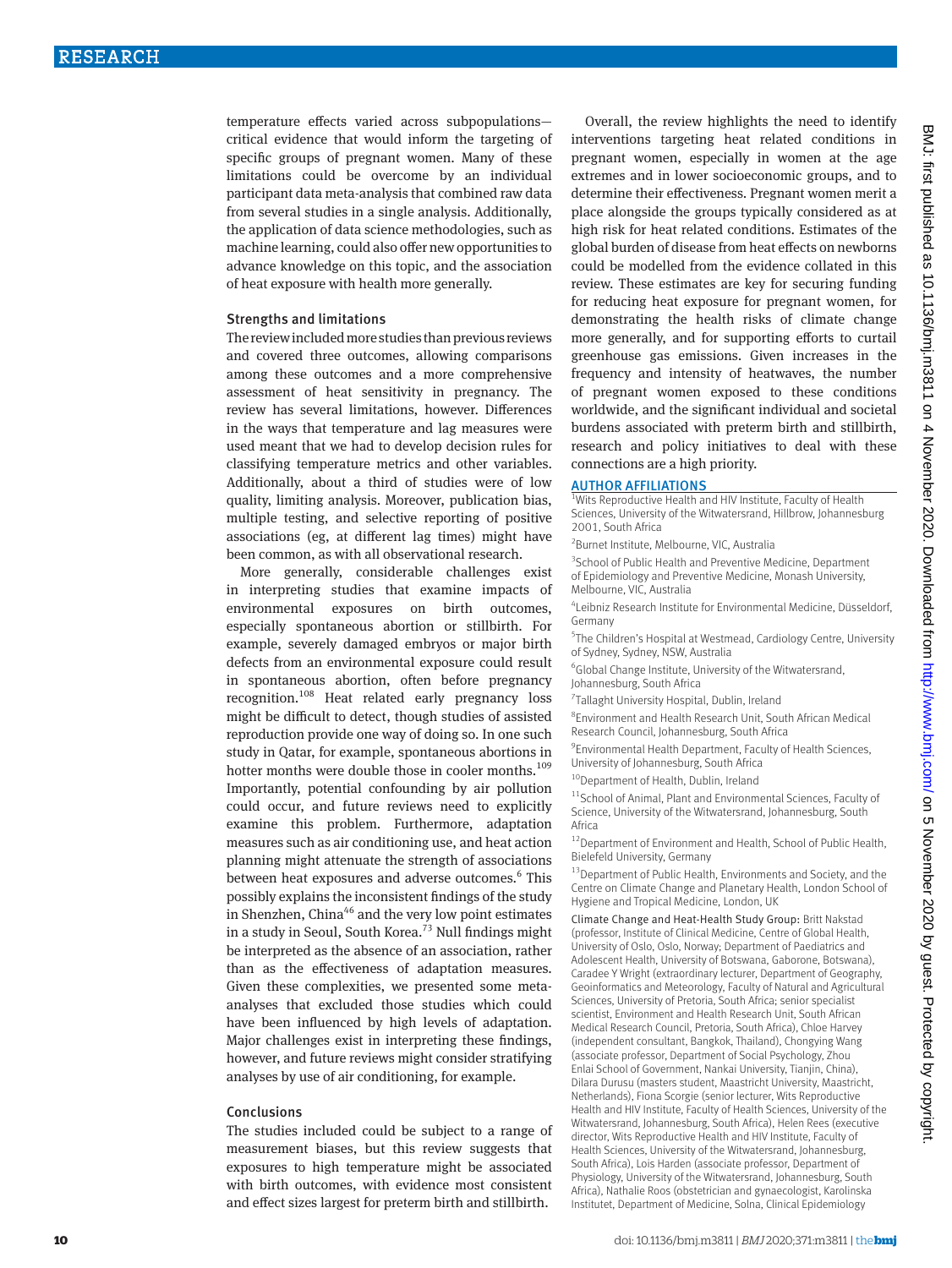Division, Stockholm, Sweden), Olof Stephansson (associate professor, Karolinska Institutet, Department of Medicine, Solna, Clinical Epidemiology Division, Stockholm, Sweden), Stanley M F Luchters (professor, Department of Population Health, Aga Khan University, Nairobi, Kenya; International Centre for Reproductive Health, Department of Public Health and Primary Care, Ghent University, Ghent, Belgium; Department of Epidemiology and Preventive Medicine, Monash University, Melbourne, VIC, Australia; Burnet Institute, Melbourne, VIC, Australia), Thomas Roux (doctoral student, School of Public Health, Physiotherapy and Sports Science, University College Dublin, Dublin, Ireland).

Contributors: MFC conceived and coordinated the study and wrote the first draft. MDP, AA, MH, AM, CPS, BW, MR, RH, and MB screened titles, abstracts, and full text articles, and assisted with data extraction from included papers. SH provided senior inputs to data analysis and conceptualisation of the article. All members of the Climate Change and Heat-Health Study Group provided key inputs to the article, including screening of articles, data extraction, and input on specific specialist topic areas. All authors reviewed the various drafts of the article and cleared it for publication. The corresponding author attests that all listed authors meet authorship criteria and that no others meeting the criteria have been omitted. MFC and SMFL serves as guarantors.

Funding: WRHI opportunities fund, and the Global Change Institute, University of the Witwatersrand, South Africa. This work was supported by the Natural Environment Research Council (NERC), the Research Council of Norway (RCN), and The Swedish Research Council for Health, Working Life and Welfare (Forte) in collaboration with the Swedish Research Council (Vetenskapsrådet); coordinated through a Belmont Forum partnership. The funders had no role in considering the study design or in the collection, analysis, interpretation of data, writing of the report, or decision to submit the article for publication.

Competing interests: All authors have completed the ICMJE uniform disclosure form at [www.icmje.org/coi\\_disclosure.pdf](http://www.icmje.org/coi_disclosure.pdf) and declare: support from NERC, RCN, and Forte in collaboration with Vetenskapsrådet, coordinated through a Belmont Forum partnership, for the submitted work. MFC and FS hold investments in the fossil fuel industry through their pension funds. The University of the Witwatersrand holds investments in the fossil fuel industry through their endowments and other financial reserves. AM is a member of the Global Change Institute, University of the Witwatersrand, where part of the administrative support is funded by Exxaro, which has interests in coal mining and renewable energy. MR has a pension fund with Irish Life, which includes investments in fossil fuel companies.

Ethical approval: Not required as a systematic review of published data.

Data sharing: No additional data available.

The lead author and manuscript's guarantor (MFC) affirms that the manuscript is an honest, accurate, and transparent account of the study being reported; that no important aspects of the study have been omitted; and that any discrepancies from the study as planned (and, if relevant, registered) have been explained.

Dissemination to participants and related patient and public communities: It will not be possible to send the results to research participants given that this study is a systematic review. We plan to disseminate the findings to the public through a range of media channels, and to facilitate the inclusion of its results in reports on the health impacts of rises in temperature.

Provenance and peer review: Not commissioned; externally peer reviewed.

This is an Open Access article distributed in accordance with the Creative Commons Attribution Non Commercial (CC BY-NC 4.0) license, which permits others to distribute, remix, adapt, build upon this work non-commercially, and license their derivative works on different terms, provided the original work is properly cited and the use is noncommercial. See: [http://creativecommons.org/licenses/by-nc/4.0/.](http://creativecommons.org/licenses/by-nc/4.0/)

- 1 Hoegh-Guldberg O, Jacob D, Taylor M, et al. The human imperative of stabilizing global climate change at 1.5°C. *Science* 2019;365:eaaw6974. doi:10.1126/science.aaw6974
- 2 Intergovernmental Panel on Climate Change. Special report on global warming of 1.5°C. [https://www.ipcc.ch/sr15/.](https://www.ipcc.ch/sr15/) 2018.
- 3 United Nations. Framework Convention on Climate Change. Subsidiary Body for Scientific and Technological Advice. 46th session. Nairobi work programme on impacts, vulnerability and adaptation to climate change. Human health and adaptation: understanding climate impacts on health and opportunities for action. 2017. [https://unfccc.int/sites/default/files/resource/](https://unfccc.int/sites/default/files/resource/docs/2017/sbsta/eng/02.pdf) [docs/2017/sbsta/eng/02.pdf](https://unfccc.int/sites/default/files/resource/docs/2017/sbsta/eng/02.pdf)
- 4 USAID. Heat waves and human health: emerging evidence and experience to inform risk management in a warming world. 2019. [https://www.climatelinks.org/sites/default/files/asset/](https://www.climatelinks.org/sites/default/files/asset/document/2019_USAID-ATLAS_Heat-Waves-and-Human-Health.pdf) [document/2019\\_USAID-ATLAS\\_Heat-Waves-and-Human-Health.pdf](https://www.climatelinks.org/sites/default/files/asset/document/2019_USAID-ATLAS_Heat-Waves-and-Human-Health.pdf).
- 5 Lowe D, Ebi KL, Forsberg B. Heatwave early warning systems and adaptation advice to reduce human health consequences of heatwaves. *Int J Environ Res Public Health* 2011;8:4623-48. doi:10.3390/ijerph8124623
- 6 de' Donato FK, Leone M, Scortichini M, et al. Changes in the effect of heat on mortality in the last 20 years in nine European cities. Results from the PHASE Project. *Int J Environ Res Public Health* 2015;12:15567-83. doi:10.3390/ijerph121215006
- 7 Gil Cuesta J, van Loenhout JA, Colaço MD, Guha-Sapir D. General population knowledge about extreme heat: a cross-sectional survey in Lisbon and Madrid. *Int J Environ Res Public Health* 2017;14:E122. doi:10.3390/ijerph14020122
- Duchoslav J. Prenatal temperature shocks reduce cooperation: evidence from public goods games in Uganda. *Front Behav Neurosci* 2017;11:249. doi:10.3389/fnbeh.2017.00249
- 9 Ho JY. Early-life environmental exposures and height, hypertension, and cardiovascular risk factors among older adults in India. *Biodemography Soc Biol* 2015;61:121-46. doi:10.1080/19485565 .2015.1045580
- 10 Isen A, Rossin-Slater M, Walker R. Relationship between season of birth, temperature exposure, and later life wellbeing. *Proc Natl Acad Sci U S A* 2017;114:13447-52. doi:10.1073/pnas.1702436114
- 11 Laburn H. How does the fetus cope with thermal challenges?*Physiology (Bethesda)* 1996;11. doi:10.1152/ physiologyonline.1996.11.2.96
- 12 Wells JC. Thermal environment and human birth weight. *J Theor Biol* 2002;214:413-25. doi:10.1006/jtbi.2001.2465
- 13 Judge CM, Chasan-Taber L, Gensburg L, Nasca PC, Marshall EG. Physical exposures during pregnancy and congenital cardiovascular malformations. *Paediatr Perinat Epidemiol* 2004;18:352-60. doi:10.1111/j.1365-3016.2004.00586.x
- 14 Suarez L, Felkner M, Hendricks K. The effect of fever, febrile illnesses, and heat exposures on the risk of neural tube defects in a Texas-Mexico border population. *Birth Defects Res A Clin Mol Teratol* 2004;70:815-9. doi:10.1002/bdra.20077
- 15 Flocks J, Vi Thien Mac V, Runkle J, Tovar-Aguilar JA, Economos J, McCauley LA. Female farmworkers' perceptions of heat-related illness and pregnancy health. *J Agromedicine* 2013;18:350-8. doi:10.1080 /1059924X.2013.826607
- 16 GBD 2017 DALYs and HALE Collaborators. Global, regional, and national disability-adjusted life-years (DALYs) for 359 diseases and injuries and healthy life expectancy (HALE) for 195 countries and territories, 1990-2017: a systematic analysis for the Global Burden of Disease Study 2017. *Lancet* 2018;392:1859-922. doi:10.1016/ S0140-6736(18)32335-3
- 17 Carolan-Olah M, Frankowska D. High environmental temperature and preterm birth: a review of the evidence. *Midwifery* 2014;30:50-9. doi:10.1016/j.midw.2013.01.011
- 18 Kuehn L, McCormick S. Heat exposure and maternal health in the face of climate change. *Int J Environ Res Public Health* 2017;14:E853. doi:10.3390/ijerph14080853
- 19 Poursafa P, Keikha M, Kelishadi R. Systematic review on adverse birth outcomes of climate change. *J Res Med Sci* 2015;20:397-402.
- 20 Zhang Y, Yu C, Wang L. Temperature exposure during pregnancy and birth outcomes: An updated systematic review of epidemiological evidence. *Environ Pollut* 2017;225:700-12. doi:10.1016/j. envpol.2017.02.066
- 21 Strand LB, Barnett AG, Tong S. The influence of season and ambient temperature on birth outcomes: a review of the epidemiological literature. *Environ Res* 2011;111:451-62. doi:10.1016/j. envres.2011.01.023
- 22 Beltran AJ, Wu J, Laurent O. Associations of meteorology with adverse pregnancy outcomes: a systematic review of preeclampsia, preterm birth and birth weight. *Int J Environ Res Public Health* 2013;11:91- 172. doi:10.3390/ijerph110100091
- 23 Edgar AM, Wernecke B, Erasmus B, et al. The impacts of heat on health and effectiveness of interventions to reduce these impacts: a systematic review in the era of climate change. 2018. [https://www.](https://www.crd.york.ac.uk/prospero/display_record.php?ID=CRD42018118113) [crd.york.ac.uk/prospero/display\\_record.php?ID=CRD42018118113.](https://www.crd.york.ac.uk/prospero/display_record.php?ID=CRD42018118113)
- 24 Areal A, Kline A, Manyuchi AE, et al. The impact of exposure to high temperatures on preterm births: a systematic review. PROSPERO CRD42019140136. [https://www.crd.york.ac.uk/prospero/display\\_](https://www.crd.york.ac.uk/prospero/display_record.php?ID=CRD42019140136) [record.php?ID=CRD42019140136.](https://www.crd.york.ac.uk/prospero/display_record.php?ID=CRD42019140136) 2019.
- 25 Thomas J, Brunton J, Graziosi S. EPPI-Reviewer 4: software for research synthesis. EPPI-Centre Software. Social Science Research Unit, UCL Institute of Education. 2018. [https://eppi.ioe.ac.uk/cms/](https://eppi.ioe.ac.uk/cms/er4/Features/tabid/3396/Default.aspx) [er4/Features/tabid/3396/Default.aspx](https://eppi.ioe.ac.uk/cms/er4/Features/tabid/3396/Default.aspx)
- 26 World Health Organization. International statistical classification of diseases and related health problems, 10th revision. 2016. [https://](https://icd.who.int/browse10/Content/statichtml/ICD10Volume2_en_2010.pdf) [icd.who.int/browse10/Content/statichtml/ICD10Volume2\\_en\\_2010.](https://icd.who.int/browse10/Content/statichtml/ICD10Volume2_en_2010.pdf) [pdf](https://icd.who.int/browse10/Content/statichtml/ICD10Volume2_en_2010.pdf)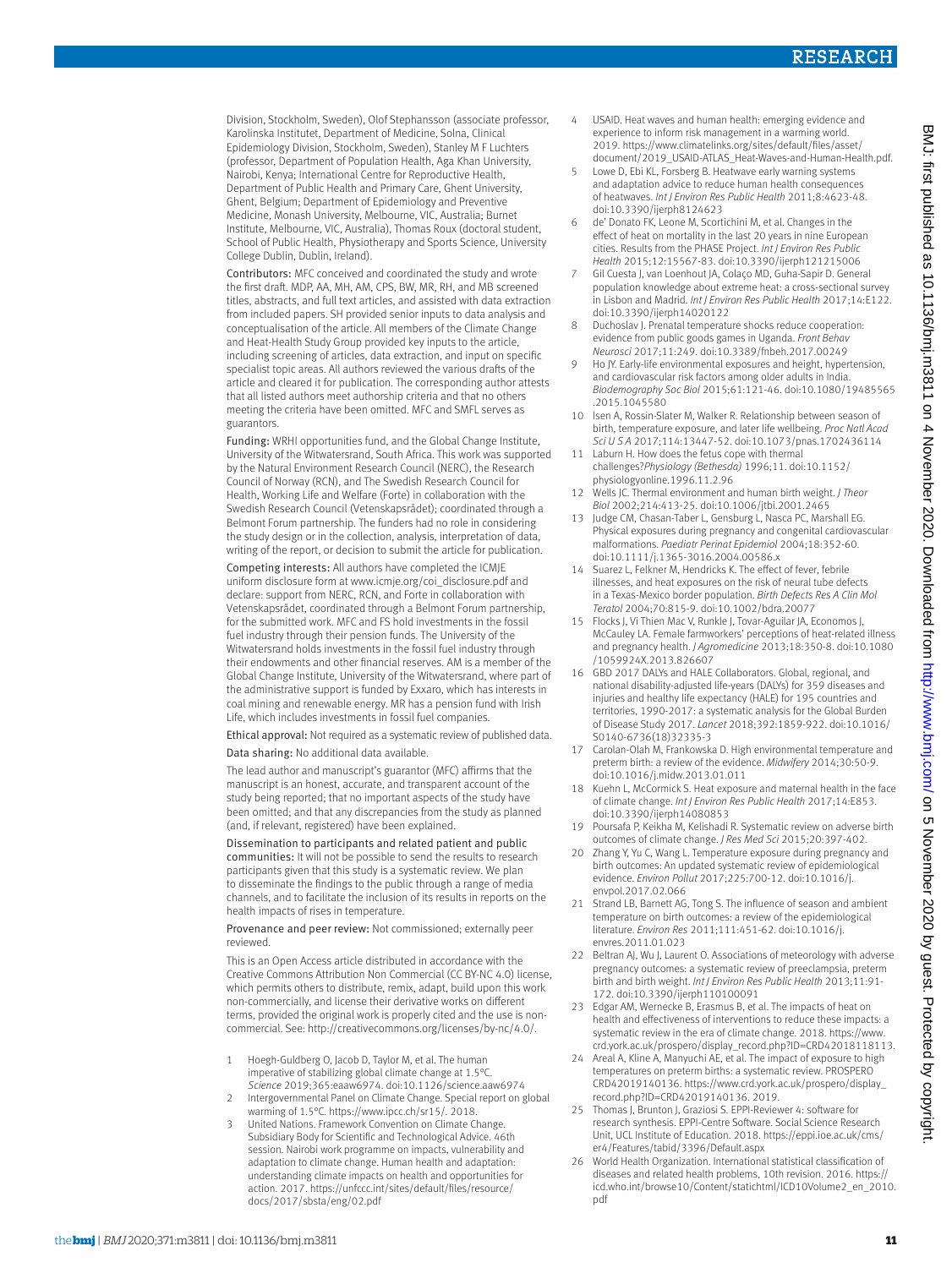- 27 Joanna Briggs Institute Critical Appraisal tools. JBI systematic reviews: checklist for analytical cross sectional studies. 2017. [https://](https://joannabriggs.org/sites/default/files/2019-05/JBI_Critical_Appraisal-Checklist_for_Analytical_Cross_Sectional_Studies2017_0.pdf) [joannabriggs.org/sites/default/files/2019-05/JBI\\_Critical\\_Appraisal-](https://joannabriggs.org/sites/default/files/2019-05/JBI_Critical_Appraisal-Checklist_for_Analytical_Cross_Sectional_Studies2017_0.pdf)[Checklist\\_for\\_Analytical\\_Cross\\_Sectional\\_Studies2017\\_0.pdf](https://joannabriggs.org/sites/default/files/2019-05/JBI_Critical_Appraisal-Checklist_for_Analytical_Cross_Sectional_Studies2017_0.pdf)
- 28 McKenzie JE, Brennan SE. Chapter 12: Synthesizing and presenting findings using other methods. *Cochrane Handbook for Systematic Reviews of Interventions Version 6* 2019. [https://training.cochrane.](https://training.cochrane.org/handbook/current/chapter-12) [org/handbook/current/chapter-12](https://training.cochrane.org/handbook/current/chapter-12)
- 29 Andalon M, Azevedo JP, Rodriguez-Castelan C, et al. Weather shocks and health at birth in Colombia. *World Dev* 2016;82:69-82. doi:10.1016/j.worlddev.2016.01.015
- 30 Carmichael SL, Cullen MR, Mayo JA, et al. Population-level correlates of preterm delivery among black and white women in the U.S. *PLoS One* 2014;9:e94153. doi:10.1371/journal.pone.0094153
- 31 Lajinian S, Hudson S, Applewhite L, Feldman J, Minkoff HL. An association between the heat-humidity index and preterm labor and delivery: a preliminary analysis. *Am J Public Health* 1997;87:1205-7. doi:10.2105/AJPH.87.7.1205
- 32 Cil G, Cameron TA. Potential climate change health risks from increases in heat waves: abnormal birth outcomes and adverse maternal health conditions. *Risk Anal* 2017;37:2066-79. doi:10.1111/risa.12767
- 33 Muresan D, Staicu A, Zaharie G, Marginean C, Rotar IC. The influence of seasonality and weather changes on premature birth incidence. *Clujul Med* 2017;90:273-8.
- 34 Ngo NS, Horton RM. Climate change and fetal health: The impacts of exposure to extreme temperatures in New York City. *Environ Res* 2016;144(Pt A):158-64. doi:10.1016/j.envres.2015.11.016
- 35 Porter KR, Thomas SD, Whitman S. The relation of gestation length to short-term heat stress. *Am J Public Health* 1999;89:1090-2. doi:10.2105/AJPH.89.7.1090
- 36 Tustin K, Gross J, Hayne H. Maternal exposure to first-trimester sunshine is associated with increased birth weight in human infants. *Dev Psychobiol* 2004;45:221-30. doi:10.1002/dev.20030
- 37 Yackerson N, Piura B, Sheiner E. The influence of meteorological factors on the emergence of preterm delivery and preterm premature rupture of membrane. *J Perinatol* 2008;28:707-11. doi:10.1038/ jp.2008.69
- 38 Yu X, Feric Z, Cordero JF, Meeker JD, Alshawabkeh A. Potential influence of temperature and precipitation on preterm birth rate in Puerto Rico. *Sci Rep* 2018;8:16106. doi:10.1038/s41598-018-34179-z
- 39 Wells JC, Cole TJ. Birth weight and environmental heat load: a between-population analysis. *Am J Phys Anthropol* 2002;119:276- 82. doi:10.1002/ajpa.10137
- 40 Chodick G, Shalev V, Goren I, Inskip PD. Seasonality in birth weight in Israel: new evidence suggests several global patterns and different etiologies. *Ann Epidemiol* 2007;17:440-6. doi:10.1016/j. annepidem.2006.10.013
- 41 Elter K, Ay E, Uyar E, Kavak ZN. Exposure to low outdoor temperature in the midtrimester is associated with low birth weight. *Aust N Z J Obstet Gynaecol* 2004;44:553-7. doi:10.1111/j.1479- 828X.2004.00314.x
- 42 Wolf J, Armstrong B. The association of season and temperature with adverse pregnancy outcome in two German states, a timeseries analysis. *PLoS One* 2012;7:e40228. doi:10.1371/journal. pone.0040228
- 43 Strand LB, Barnett AG, Tong S. Maternal exposure to ambient temperature and the risks of preterm birth and stillbirth in Brisbane, Australia. *Am J Epidemiol* 2012;175:99-107. doi:10.1093/aje/kwr404
- 44 Deeks JJ, Higgins JPT, Altman DG, et al. Chapter 10: Analysing data and undertaking meta-analyses. *Cochrane Handbook for Systematic Reviews of Interventions, version 6*, 2019. [https://training.cochrane.](https://training.cochrane.org/handbook/current/chapter-10) [org/handbook/current/chapter-10](https://training.cochrane.org/handbook/current/chapter-10)
- 45 Geiger R. [Classification of climates after W. Köppen]. Landolt-Börnstein – Zahlenwerte und Funktionen aus Physik, Chemie, Astronomie, Geophysik und Technik, alte Serie. Springer, 1954:603-7.
- 46 Liang Z, Lin Y, Ma Y, et al. The association between ambient temperature and preterm birth in Shenzhen, China: a distributed lag non-linear time series analysis. *Environ Health* 2016;15:84. doi:10.1186/s12940-016-0166-4
- 47 Lee SJ, Hajat S, Steer PJ, Filippi V. A time-series analysis of any shortterm effects of meteorological and air pollution factors on preterm births in London, UK. *Environ Res* 2008;106:185-94. doi:10.1016/j. envres.2007.10.003
- 48 MacVicar S, Berrang-Ford L, Harper S, Huang Y, Namanya Bambaiha D, Yang S. Whether weather matters: evidence of association between in utero meteorological exposures and foetal growth among indigenous and non-indigenous mothers in rural Uganda. *PLoS One* 2017;12:e0179010. doi:10.1371/journal.pone.0179010
- 49 Madsen C, Gehring U, Walker SE, et al. Ambient air pollution exposure, residential mobility and term birth weight in Oslo, Norway. *Environ Res* 2010;110:363-71. doi:10.1016/j.envres.2010.02.005
- 50 Bruckner TA, Modin B, Vågerö D. Cold ambient temperature in utero and birth outcomes in Uppsala, Sweden, 1915-1929. *Ann Epidemiol*  2014;24:116-21. doi:10.1016/j.annepidem.2013.11.005
- 51 Zheng X, Zhang W, Lu C, Norbäck D, Deng Q. An epidemiological assessment of the effect of ambient temperature on the incidence of preterm births: identifying windows of susceptibility during pregnancy. *J Therm Biol* 2018;74:201-7. doi:10.1016/j. jtherbio.2018.04.001
- 52 Giorgis-Allemand L, Pedersen M, Bernard C, et al. The influence of meteorological factors and atmospheric pollutants on the risk of preterm birth. *Am J Epidemiol* 2017;185:247-58. doi:10.1093/aje/ kww141
- 53 Guo T, Wang Y, Zhang H, et al. The association between ambient temperature and the risk of preterm birth in China. *Sci Total Environ* 2018;613-614:439-46. doi:10.1016/j. scitotenv.2017.09.104
- 54 Ha S, Liu D, Zhu Y, Kim SS, Sherman S, Mendola P. Ambient temperature and early delivery of singleton pregnancies. *Environ Health Perspect* 2017;125:453-9. doi:10.1289/EHP97
- 55 Wang J, Tong S, Williams G, Pan X. Exposure to heat wave during pregnancy and adverse birth outcomes: an exploration of susceptible windows. *Epidemiology* 2019;30(Suppl 1):S115-21. doi:10.1097/ EDE.0000000000000995
- 56 Tustin K, Gross J, Hayne H. Maternal exposure to first-trimester sunshine is associated with increased birth weight in human infants. *Dev Psychobiol* 2004;45:221-30. doi:10.1002/dev.20030
- 57 Li S, Wang J, Xu Z, et al. Exploring associations of maternal exposure to ambient temperature with duration of gestation and birth weight: a prospective study. *BMC Pregnancy Childbirth* 2018;18:513. doi:10.1186/s12884-018-2100-y
- 58 Auger N, Naimi AI, Smargiassi A, Lo E, Kosatsky T. Extreme heat and risk of early delivery among preterm and term pregnancies. *Epidemiology*  2014;25:344-50. doi:10.1097/EDE.0000000000000074
- 59 Avalos LA, Chen H, Li DK, Basu R. The impact of high apparent temperature on spontaneous preterm delivery: a case-crossover study. *Environ Health* 2017;16:5. doi:10.1186/s12940-017-0209-5
- 60 He JR, Liu Y, Xia XY, et al. Ambient temperature and the risk of preterm birth in Guangzhou, China (2001-2011). *Environ Health Perspect* 2016;124:1100-6. doi:10.1289/ehp.1509778
- 61 Li S, Chen G, Jaakkola JJK, Williams G, Guo Y. Temporal change in the impacts of ambient temperature on preterm birth and stillbirth: Brisbane, 1994-2013. *Sci Total Environ* 2018;634:579-85. doi:10.1016/j.scitotenv.2018.03.385
- 62 Weng YH, Yang CY, Chiu YW. Adverse neonatal outcomes in relation to ambient temperatures at birth: a nationwide survey in Taiwan. *Arch Environ Occup Health* 2018;73:48-55. doi:10.1080/19338244.20 17.1299084
- 63 Zheng X, Zhang W, Lu C, Norbäck D, Deng Q. An epidemiological assessment of the effect of ambient temperature on the incidence of preterm births: identifying windows of susceptibility during pregnancy. *J Therm Biol* 2018;74:201-7. doi:10.1016/j. jtherbio.2018.04.001
- 64 Asta F, Michelozzi P, Cestari L, et al. [Effects of high temperature and air pollution on the risk of preterm births. Analysis in six Italian cities, 2001-2010]. *Epidemiol Prev* 2019;43:152-60. doi:10.19191/ EP19.2-3.P152.054
- 65 Zhong Q, Lu C, Zhang W, Zheng X, Deng Q. Preterm birth and ambient temperature: strong association during night-time and warm seasons. *J Therm Biol* 2018;78:381-90. doi:10.1016/j. jtherbio.2018.11.002
- 66 Wu M, Song L, Zheng X, et al. Prenatal exposure of diurnal temperature range and preterm birth: findings from a birth cohort study in China. *Sci Total Environ* 2019;656:1102-7. doi:10.1016/j. scitotenv.2018.11.305
- Ward A, Clark J, McLeod J, Woodul R, Moser H, Konrad C. The impact of heat exposure on reduced gestational age in pregnant women in North Carolina, 2011-2015. *Int J Biometeorol* 2019;63:1611-20. doi:10.1007/s00484-019-01773-3
- 68 Walfisch A, Kabakov E, Friger M, Sheiner E. Trends, seasonality and effect of ambient temperature on preterm delivery. *J Matern Fetal Neonatal Med* 2017;30:2483-7. doi:10.1080/14767058.2016.1253063
- 69 Basu R, Chen H, Li DK, Avalos LA. The impact of maternal factors on the association between temperature and preterm delivery. *Environ Res* 2017;154:109-14. doi:10.1016/j.envres.2016.12.017
- 70 Basu R, Malig B, Ostro B. High ambient temperature and the risk of preterm delivery. *Am J Epidemiol* 2010;172:1108-17. doi:10.1093/ aje/kwq170
- 71 Ngo NS, Horton RM. Climate change and fetal health: the impacts of exposure to extreme temperatures in New York City. *Environ Res* 2016;144(Pt A):158-64. doi:10.1016/j.envres.2015.11.016
- 72 Schifano P, Lallo A, Asta F, De Sario M, Davoli M, Michelozzi P. Effect of ambient temperature and air pollutants on the risk of preterm birth, Rome 2001-2010. *Environ Int* 2013;61:77-87. doi:10.1016/j. envint.2013.09.005
- 73 Son JY, Lee JT, Lane KJ, Bell ML. Impacts of high temperature on adverse birth outcomes in Seoul, Korea: disparities by individualand community-level characteristics. *Environ Res* 2019;168:460-6. doi:10.1016/j.envres.2018.10.032